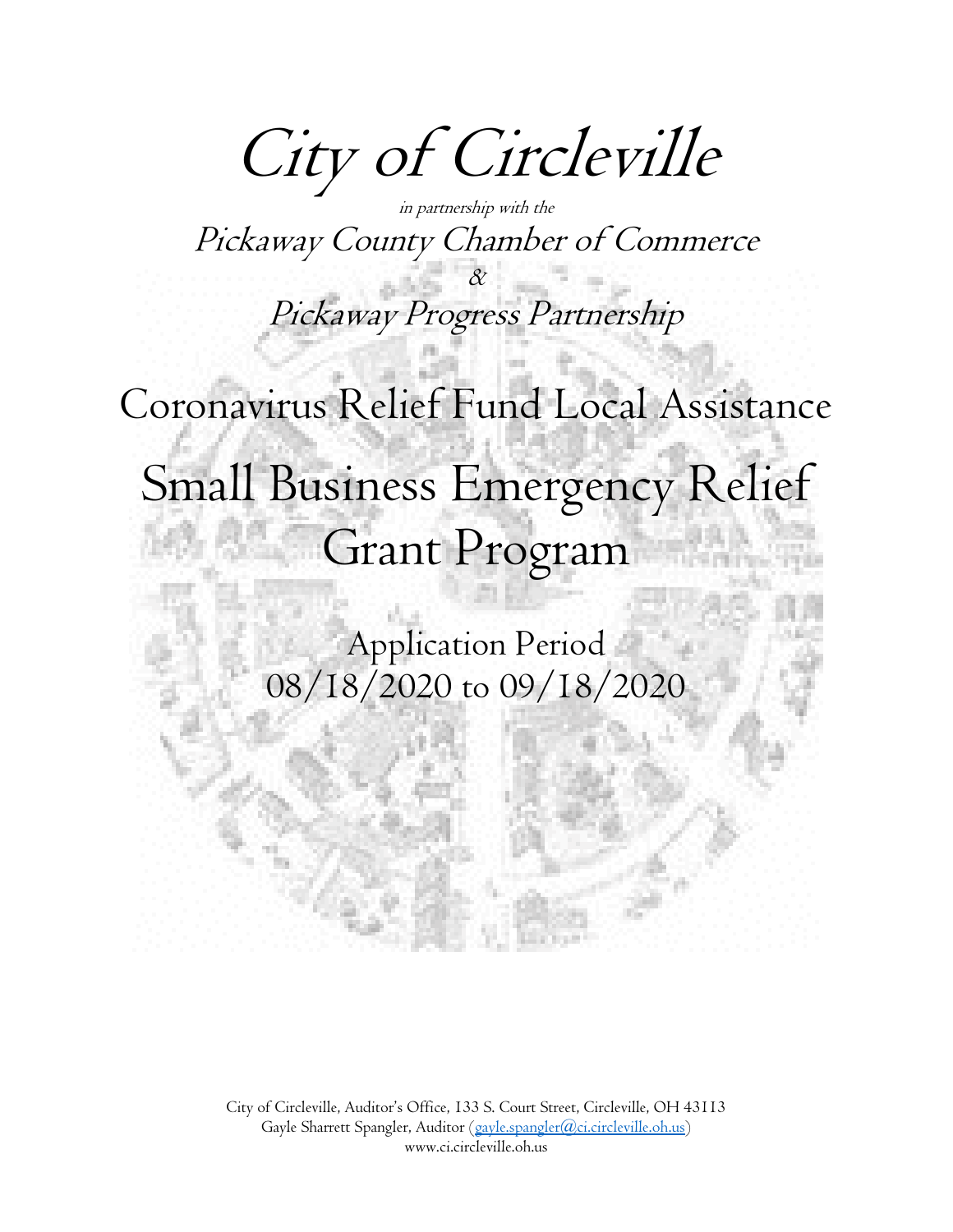## City of Circleville COVID-19 Small Business Emergency Relief Grant Program

The City of Circleville is the recipient of funds through the federal Coronavirus Aid, Relief and Economic Security Act (CARES Act). The Program has been provided to allow the City of Circleville to assist small businesses throughout the City experiencing financial hardship caused by the COVID-19 pandemic. Funds are designated to help pay costs of business interruption incurred by closures, and costs incurred to meet reopening guidelines imposed by the Ohio Department of Health. The below guidelines establish the businesses eligible for funding, the type of business expenses that can be paid with grant funds, and the application and award process.

## Eligibility Criteria

Grants are available to City of Circleville businesses meeting each of the following requirements:

- A. To be eligible for grant funds under the Program, City of Circleville businesses must meet the following requirements as of March 23, 2020.
- 1. The business must operate for profit. Non-profit entities of any type are not eligible. (Businesses that are for-profit generally file an IRS Form 1040 with a Schedule C, 1040-SR with a Schedule C, 1065, 1120 or 1120-S.
- 2. The business may be a sole proprietorship, partnership, corporation (both S and C), professional association, limited liability company, limited partnership, or limited liability partnership.
- 3. The principal place of business, or headquarters, for the business must be located within the city limits of Circleville.
- 4. The business must have been in operation for at least fifteen months prior to the March 23, 2020, which at a minimum, may be evidenced by a filing with the Ohio Secretary of State or evidence of operations prior to that time.
- 5. The business must not be permanently closed and must intend to continue its business operations within the City following the COVID-19 pandemic.
- 6. To be eligible for a grant in an amount up to \$5,000, the business must employ a minimum of two (2) employees and a maximum of twenty-five (25) employees. Businesses that employ one employee will be eligible for grants of up to \$2,000. For the purposes of this criteria "employee" shall mean the following:
	- $\triangleright$  An employee who regularly works at least 20 hours per week and is provided an IRS Form W-2 at the end of each calendar year.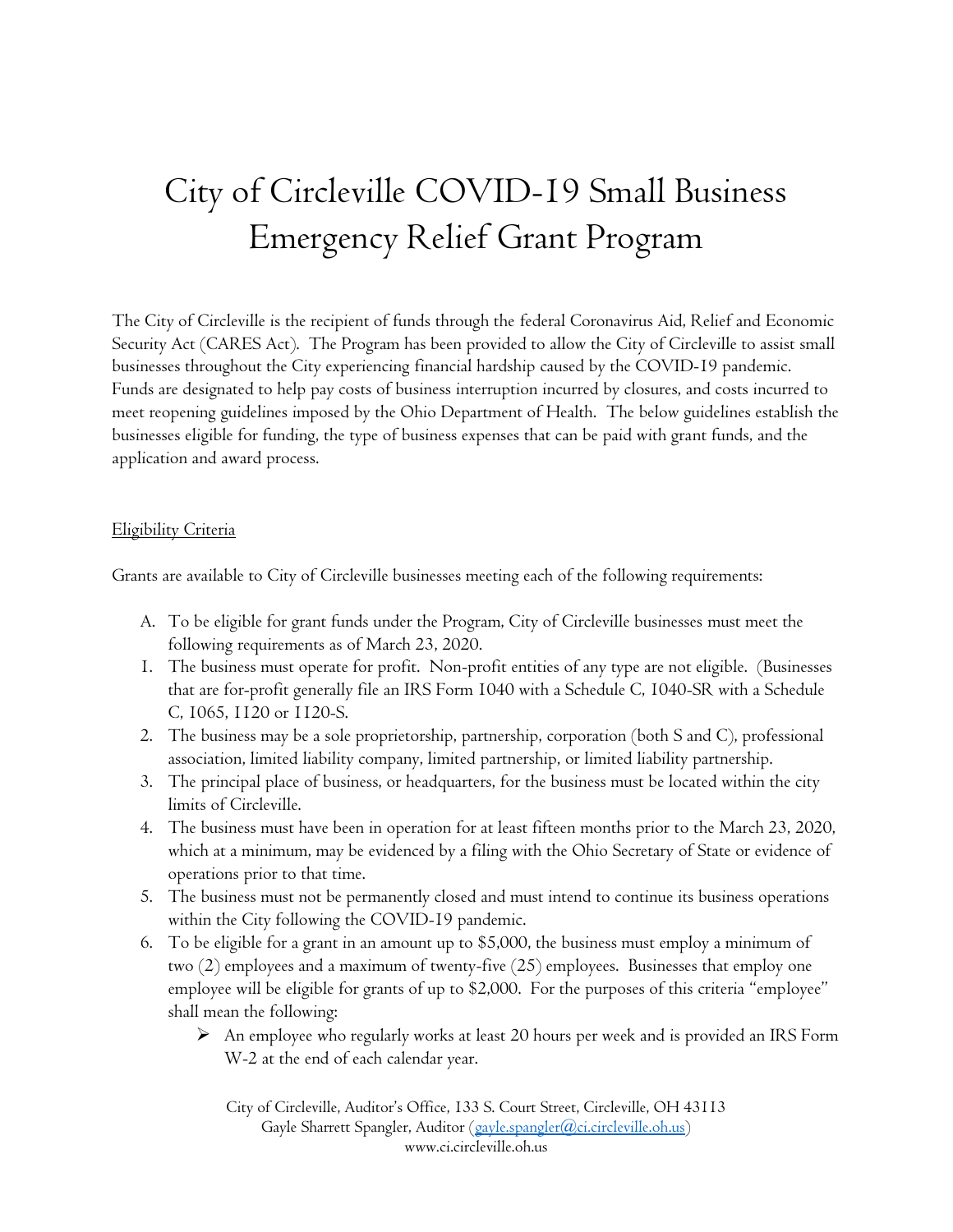- An independent contractor who works at least 20 hours per week and is provided an IRS Form 1099 at the end of each year.
- $\triangleright$  An individual who is the principal owner(s) of the business, sole proprietor, or partners, whichever is applicable. The principal owner(s), sole proprietor or partners need not be included in the number of employees if it would cause the business to exceed the maximum number of individuals employed.
- 7. The business must not be in receivership or bankruptcy.
- 8. The business must be current on all City of Circleville municipal income tax obligations and Pickaway County property tax obligations. All businesses will be required to provide the businesses' federal employer identification number, or, if the business does not have a federal employer identification number, the social security number under which the business operates.
- B. The businesses shall not be one of the following, regardless of its general edibility under subsection (A) above:
- 1. Any business operating as an entertainment device arcade.
- 2. Any business operating a firearms retail establishment.
- 3. Any business operating primarily as a mobile food vendor.
- 4. Any business operating as a sexually oriented business.
- 5. Any business that primarily sells tobacco products, cigarettes, electronic smoking devices, or vapor products.
- 6. Any financial institution that makes loans or issues credit to the public, including, but not limited to, banks, credit unions, payday lenders, or any other similar business.

## Eligible Expenses

A. All expenses of the business that are related to the costs of business interruption caused by mandated closures and COVID-19 compliance requirements that are deductible as ordinary and necessary business expenses under the U.S. Internal Revenue Code may be submitted for reimbursement under the guidelines of the Program.

Examples of eligible expenses include, but are not limited to:

- 1. Mortgage payments for the business's principal place of business or such other business location in the City of Circleville. Mortgage payments for businesses located in an owner's primary residence are not eligible.
- 2. Rent payments for the business's principal place of business or such other business location in the City of Circleville. Rent payments for businesses that are located in an owner's primary residence are not eligible.
- 3. Utility payments electric, gas and trash removal for the business's principal place of business or such other business location in the City of Circleville. Utility payments for businesses that are located in an owner's primary residence are not eligible. Water and Sewer payments to the City of Circleville are not eligible.
- 4. Vehicle and equipment lease or rental payments for personal property incurred during the time of mandated closure acquired on or prior to March 23, 2020.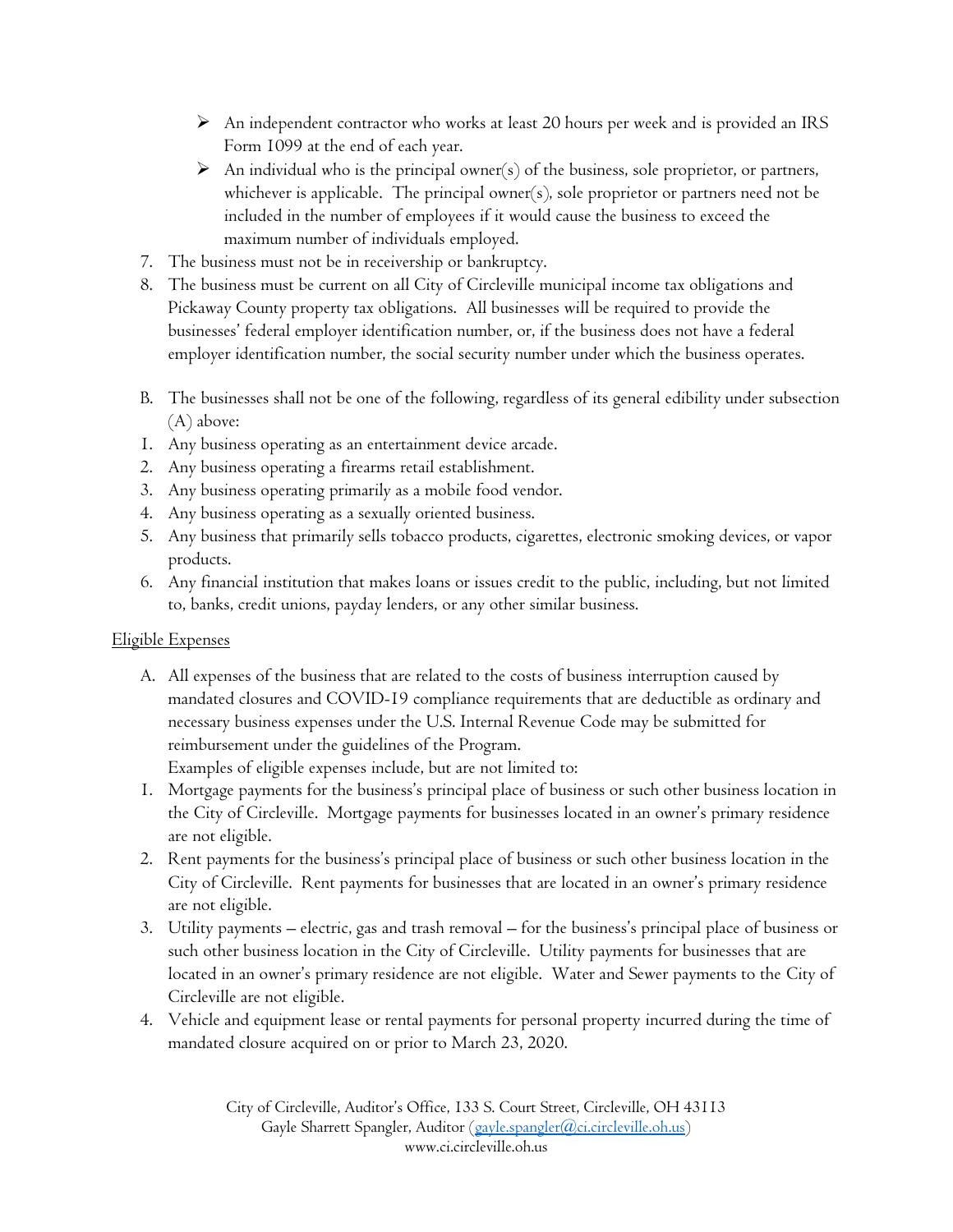- 5. Salaries or wages for all employees employed by the business and paid during the time of mandated closure (March 23, 2020 to May 21, 2020). Only salaries and wages not covered under the Paycheck Protection Program Loan Program are eligible for reimbursement.
- 6. Such other costs related to interruption of the business caused by required closures.
	- $\triangleright$  Expenses to improve telework capabilities.
	- $\triangleright$  Expenses for disinfection of public areas.
	- Expenses for the acquisition, distribution, and disposal of personal protective equipment and sanitation supplies.
	- $\triangleright$  Expense for the installation of protective barriers.
- B. Each applicant for funds will include in its application to the City of Circleville an expenditure itemization for which grant reimbursement is sought. All requests will be reviewed for compliance with the eligible expenses set forth above. Documentation must be in the form of canceled checks, paid invoices, bank statements, or similar documents evidencing payment. The listing of business expenses paid and accompanying documentation shall be submitted to the City of Circleville no later than September 18, 2020.
- C. All reimbursable expenses reported to the City of Circleville must be incurred by the business on or after March 23, 2020 and on or before August 31, 2020.
- D. The eligible expenses set forth above constitute, to the best of the City of Circleville's knowledge and understanding, eligible expenses for which funds can be issued under Section 5001 of the CARES Act, and business cannot use a grant fund it receives for purposes other than those set forth above.

Application and Award Process

- A. Businesses wishing to apply for a grant from the Program shall submit to the Circleville Auditor's Office the following documents:
- 1. A complete application on the form provided by the City of Circleville with all supporting documentation attached.
- 2. If the business is applying for salary and wage reimbursement and received a Paycheck Protection Program Loan, a copy of the loan documentation is required.
- 3. For all businesses applying, IRS Form W-9, the first page of its IRS Form 1040, 1040-Sr, 1065, 1120, or 1120-S for tax year 2019, or, if the business is on extension for tax year 2019, but has filed said forms for 2018, the first page of the same. Additionally, any business providing a Form 1040 or 1040-SR must also include the full Schedule C that was filed with the form 1040 or 1040-SR.
- B. Upon receipt of each application, a Grant committee comprised of representatives of the City of Circleville, Pickaway County Chamber of Commerce and Pickaway Progress Partnership, will examine the applications for completeness. The applicant must certify submitted information and documentation is accurate and truthful. False information or fictitious claims are punishable by penalty of law and will require repayment.
- C. All complete applications will be considered by the Grant Committee. Grant awards will be based on a first come first serve basis and the availability of funds. The Grant Committee shall review and approve the final set of awards based on a review of the time of submission of a **completed**